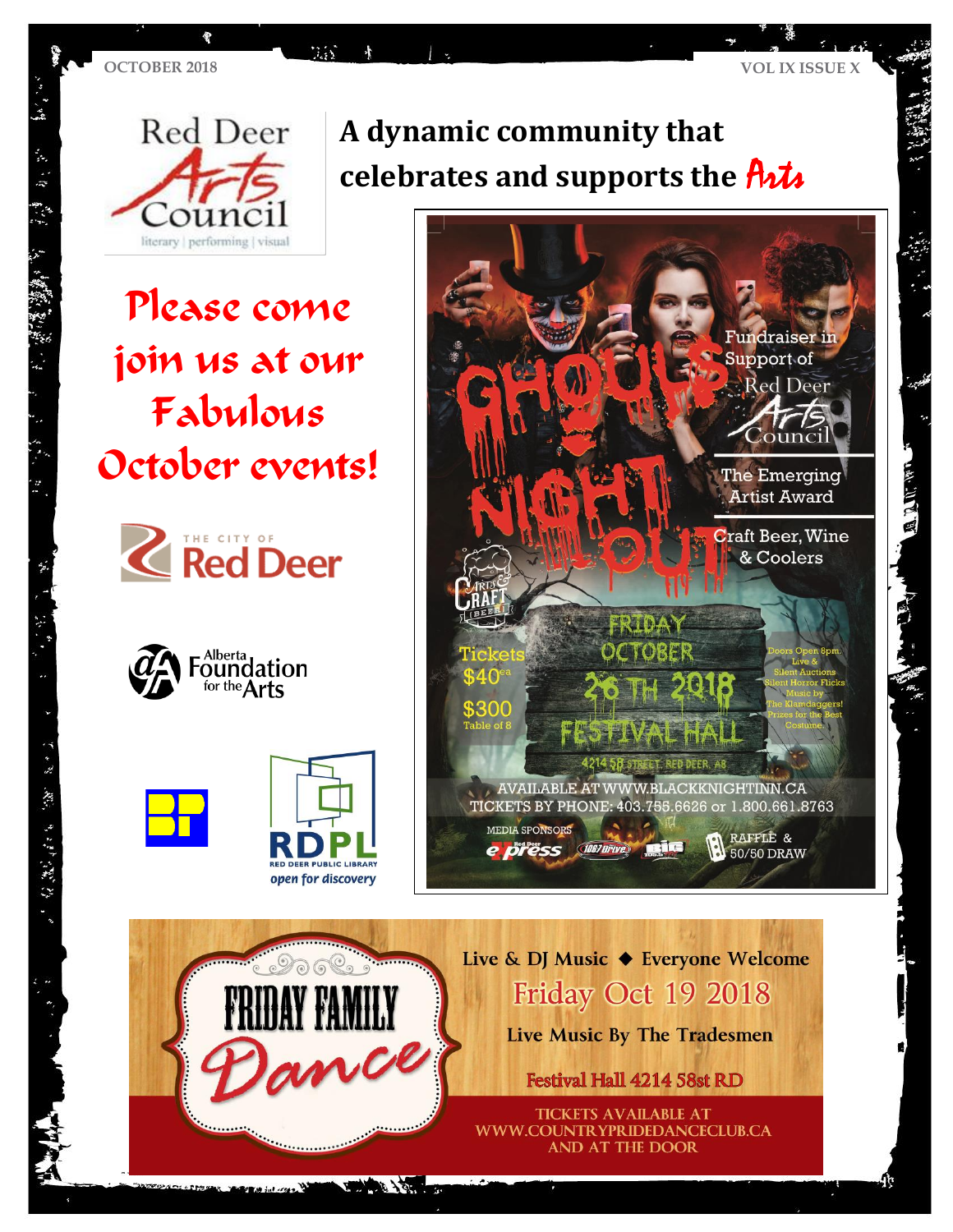$\frac{1}{2}$  :  $\frac{1}{2}$ 

#### **OCTOBER 2018 VOL IX ISSUE X** Red Deer Arts Council News

#### **Devenir's show "Abundance" continues at the Kiwanis Gallery until October 14th**

At First Friday, October 5<sup>th</sup>, there will be music performed by Claude Godin. Works by this collective of five Francophone artists, Sabine Lecorre-Moore, Danièle Petit, Patricia Lortie, Karen Blanchet and Doris Charest expose deep emotions and reveal their individual styles through colour and light. If you haven't yet done so, do check it out before they are gone!

#### **Passages – Paintings by Lana Michelin at the Kiwanis Gallery, October 16th – November 18th, 2018**

Lana may be a familiar name from her journalism with the Red Deer Advocate, but we at the Red Deer Arts Council and the Red Deer Public Library are excited to present her very first solo art exhibition at the Kiwanis Gallery (Basement of the Downtown Library branch.) Check out her profile on the next page and discover some of the many ways she has expressed her creativity.

#### **Friday Family Dance – October 19th, 2018**

The harvest time edition of the Friday Family Dance is taking place at Festival Hall (4214 58<sup>th</sup> Street, Red Deer) from 6:30 to 11pm on October 19th. Tickets are \$20 per Family/Household of 4, \$10 adults, \$5 youth. Ages 3 and under are free. Bring your own water bottle or coffee mug and help reduce waste!

#### **GHOULS NIGHT OUT – Arts & Craft Beer Fundraiser, October 26th , 2018**

Come dressed in your best Halloween costume to our annual fundraiser on Friday, October 26th. Our Fantastic Arts & Craft Beer Fundraiser taking place at Festival Hall (4214 58 Street in Red Deer) Doors open at 8pm, band starts at 9pm. There will be flights of beer and wine selections on offer all evening, plus samplers from some of our favourite local restaurants! The Klamdaggers will be performing and there is a raffle, silent auction, and prizes for best Halloween Costumes!

#### **Office News:**

・「大き」

分发动作

We are delighted to welcome our new Coordinator, Suzanne Hermary, to the Red Deer Arts Council. Suzanne spent a few months as a Board Member this year, but with the opportunity to contribute in new and exciting ways, she looks forward to taking on this new role, working with the Board in new ways. She is a graduate of Sheridan College's Bachelor in Musical Theatre Performance program and she recently started up a Broadway Open Mic Night to promote this art form in Red Deer.

Our Coordinator, Diana Anderson, is retiring! Expect to see her around as she continues in a volunteer role as Chair of the Visual Arts Committee and Kiwanis Gallery Team Lead. She's put in her time and she leaves us now with warmer plans in mind. Nothing but lots of "R & R" and taking life slow, at home in the garden or perhaps Mexico.

**Canada Winter Games** opportunities for dancers, artists and other volunteers opportunities available on the City of Red Deer website.<http://reddeer.ca/whats-happening/2019-canada-winter-games/>

### **Public Market 2018 Season** is coming to a close on Thanksgiving weekend Red Deer Arts Council's Members will be at the public market in **Stall 104** on October 6 - Join the RDAC to announce upcoming Arts & Craft (Beer) fundraiser! Join our member organizations and artists at the market and learn what makes the arts in Red Deer tick along fantastically!